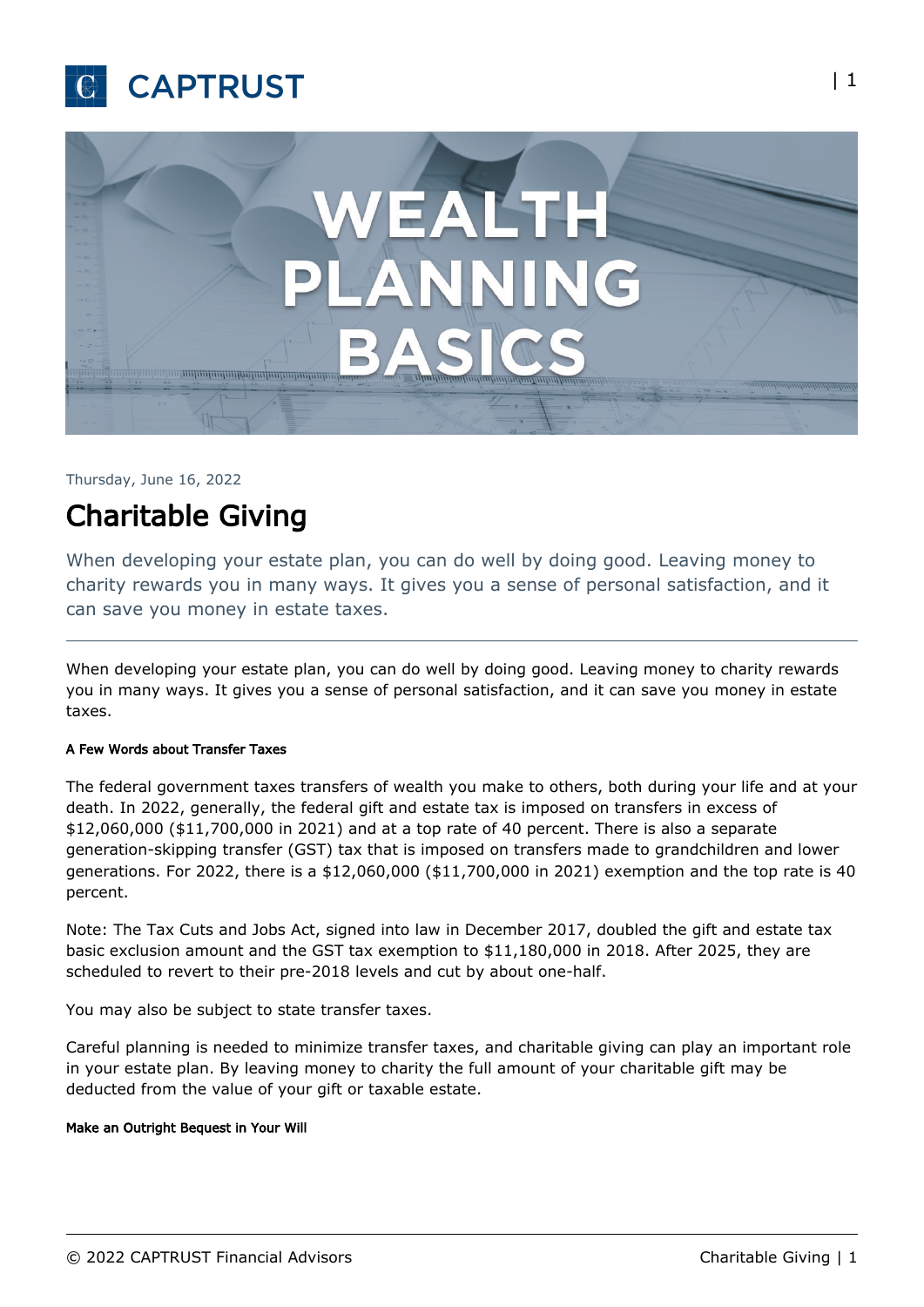

The easiest and most direct way to make a charitable gift is by an outright bequest of cash in your will. Making an outright bequest requires only a short paragraph in your will that names the charitable beneficiary and states the amount of your gift. The outright bequest is especially appropriate when the amount of your gift is relatively small, or when you want the funds to go to the charity without strings attached.

## Make a Charity the Beneficiary of an IRA or Retirement Plan

If you have funds in an IRA or employer-sponsored retirement plan, you can name your favorite charity as a beneficiary. Naming a charity as beneficiary can provide double tax savings. First, the charitable gift will be deductible for estate tax purposes. Second, the charity will not have to pay any income tax on the funds it receives. This double benefit can save combined taxes that otherwise could eat up a substantial portion of your retirement account.

## Use a Charitable Trust

Another way for you to make charitable gifts is to create a charitable trust. There are many types of charitable trusts, the most common of which include the charitable lead trust and the charitable remainder trust.

A charitable lead trust pays income to your chosen charity for a certain period of years after your death. Once that period is up, the trust principal passes to your family members or other heirs. The trust is known as a charitable lead trust because the charity gets the first, or lead, interest.

A charitable remainder trust is the mirror image of the charitable lead trust. Trust income is payable to your family members or other heirs for a period of years after your death or for the lifetime of one or more beneficiaries. Then, the principal goes to your favorite charity. The trust is known as a charitable remainder trust because the charity gets the remainder interest. Depending on which type of trust you use, the dollar value of the lead (income) interest or the remainder interest produces the estate tax charitable deduction.

Note: There are costs and expenses associated with the creation of these legal instruments.

#### Why Use a Charitable Lead Trust?

The charitable lead trust is an excellent estate planning vehicle if you are optimistic about the future performance of the investments in the trust. If created properly, a charitable lead trust allows you to keep an asset in the family while being an effective tax-minimization device.

For example, you create a \$1 million charitable lead trust. The trust provides for fixed annual payments of \$80,000 (or 8 percent of the initial \$1 million value of the trust) to ABC Charity for 25 years. At the end of the 25-year period, the entire trust principal goes outright to your beneficiaries. To figure the amount of the charitable deduction, you have to value the 25-year income interest going to ABC Charity. To do this, you use IRS tables. Based on these tables, the value of the income interest can be high—for example, \$900,000. This means that your estate gets a \$900,000 charitable deduction when you die, and only \$100,000 of the \$1 million gift is subject to estate tax.

#### Why Use a Charitable Remainder Trust?

A charitable remainder trust takes advantage of the fact that lifetime charitable giving generally results in tax savings when compared to testamentary charitable giving. A donation to a charitable remainder trust has the same estate tax effect as a bequest because, at your death, the donated asset has been